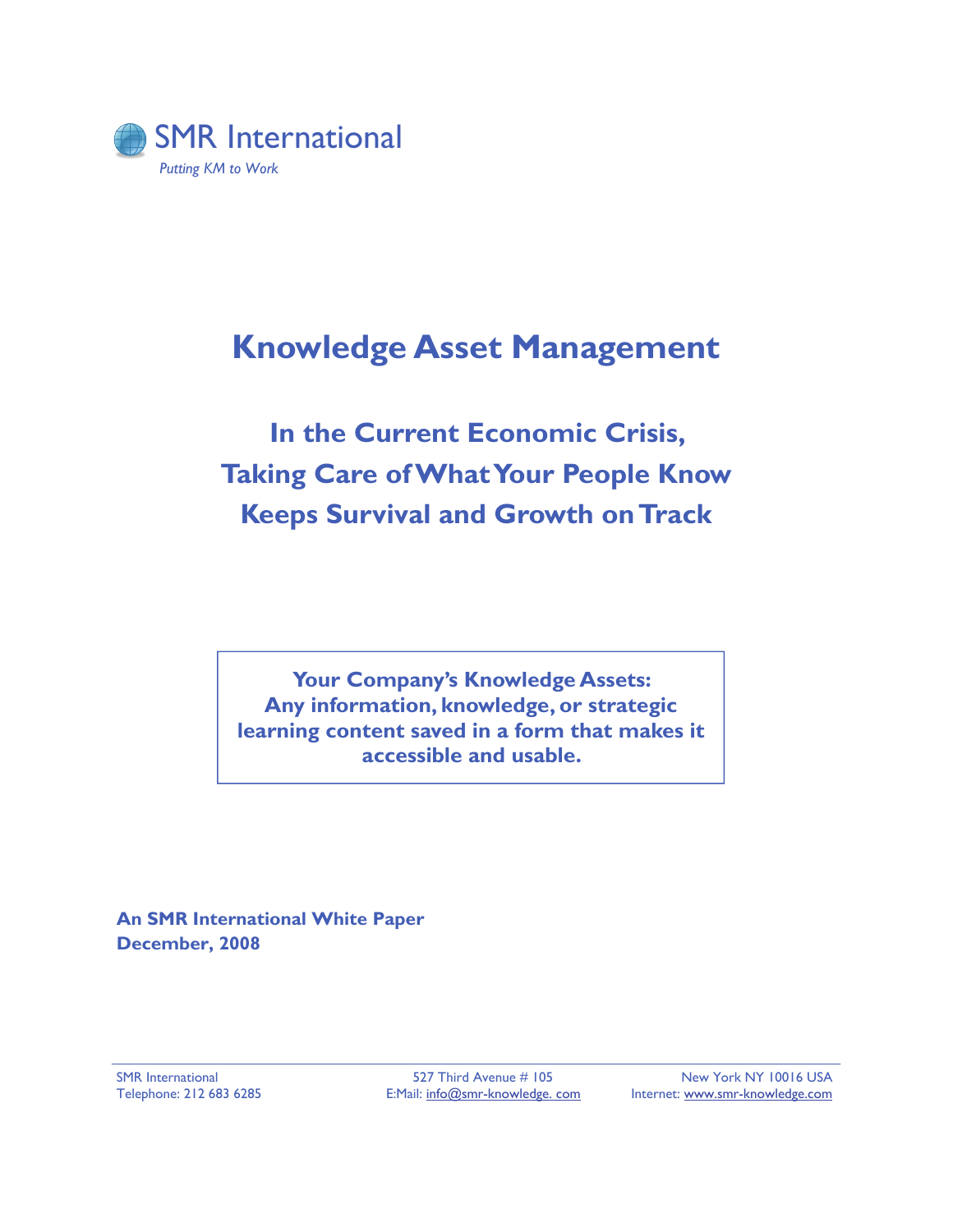# **KNOWLEDGE ASSET MANAGEMENT IN THE CURRENT ECONOMIC CRISIS: TAKING CARE OF INTELLECTUAL CAPITAL**

### **SUMMARY OF KEY POINTS:**

- 1. The current global economic crisis will result in many changes in the workplace. Among these will be major reductions in the work force, yet the demands for managing and delivering knowledge services will increase in intensity.
- 2. Enterprise survival and growth in the current economic situation will be heavily dependent on how well the organization manages key knowledge assets. Knowledge strategy must focus on content and knowledge development and knowledge sharing (KD/KS) to ensure that knowledge required for innovation, decision-making, and research does not dissipate or have its value minimized.
- 3. A knowledge asset is any collected information or knowledge within the larger enterprise which can be used to help the organization achieve its goals. All operational units create and retain knowledge assets. As an operational function, knowledge asset management strengthens all units and all departments of the enterprise.
- 4. Knowledge asset management begins with a knowledge services audit, identifying and cataloging the knowledge assets supporting the organization's intellectual infrastructure. Audit results guide the development of an enterprise-wide knowledge strategy linked to the organization's business strategy and designed to strengthen enterprise-wide KD/KS.
- 5. Restructuring and change management will be required. In the restructuring, all parties seek to strengthen the relationship between technology and knowledge, with particular emphasis on enterprise content management and KD/KS for ensuring best knowledge asset utilization in the new economic environment.
- 6. The organization's knowledge thought leaders, usually information and knowledge professionals, manage the change, providing oversight for the transition to a knowledge-centric culture for the larger enterprise and on-going knowledge asset management.

*Key Words*: Knowledge asset management, knowledge assets, knowledge management, knowledge services, information management, strategic learning, collaboration, information technology, strategy.

# **THE CHALLENGE**

The current economic crisis is forcing all companies and organizations to examine how they do business. Staff reductions are inevitable, yet the work must be done. As a result, the work force must increase productivity at all levels.

In all organizations—regardless of whether the organization is for-profit, non-profit, or not-for-profit operational functions are going to be reviewed, analyzed, and when necessary, combined and restructured. If a functional unit is examined and its contribution to organizational success is determined to be of less value than its cost, the unit will in most cases be eliminated. Functional units having to do with the management and delivery of information- and knowledge-related activities are often the first to be scrutinized, and often the first to be closed.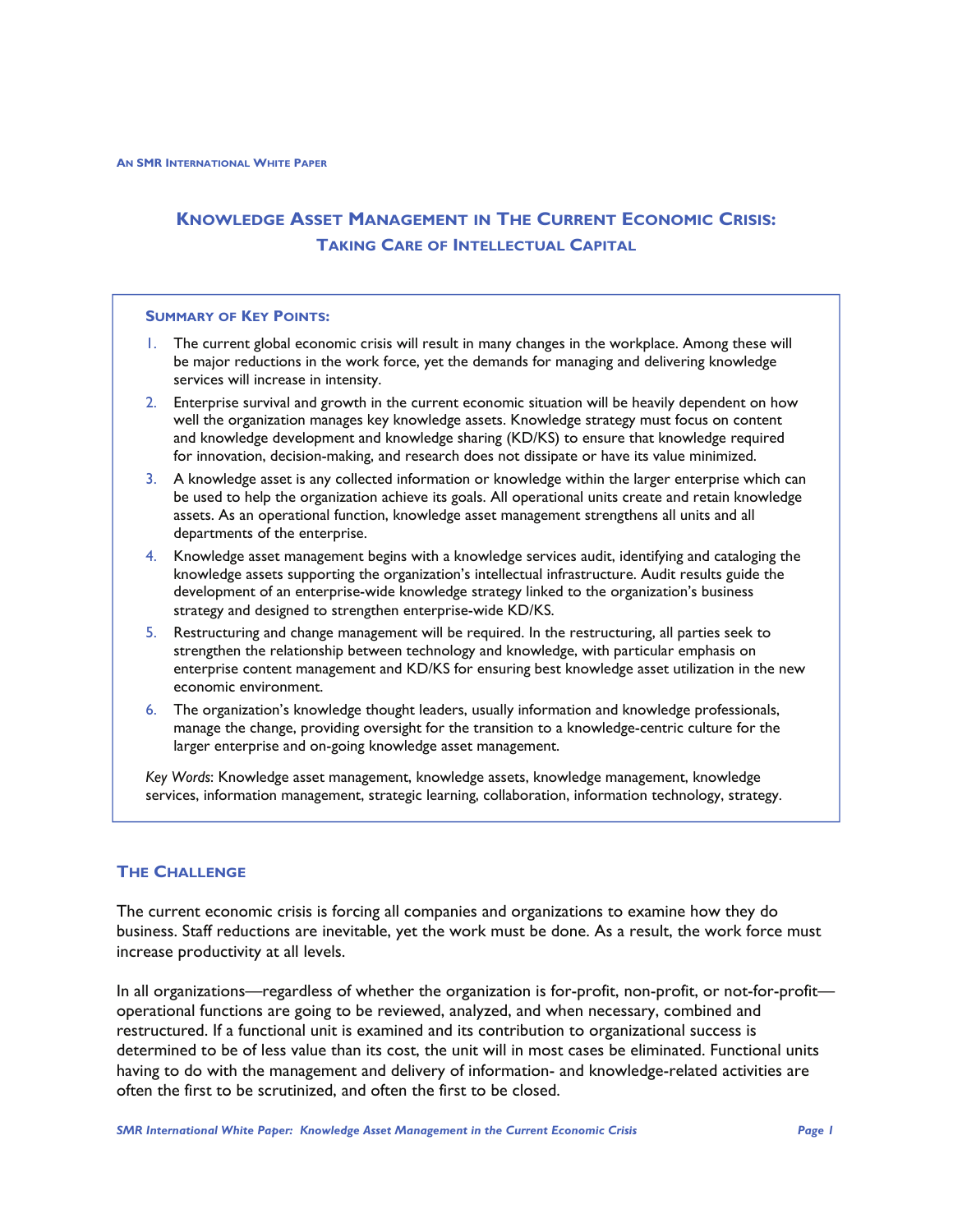At SMR International, we take exactly the opposite point of view. Because of the critical value of developing and sharing knowledge, we believe that the key to survival and growth in the current economic situation is nothing less than excellence in knowledge asset management. While that

*Because of the critical value of corporate knowledge ("intellectual capital"), how that knowledge is managed impacts decision-making and innovation at every level of the organization.*

reference to organizational survival might seem a little overdramatic to some, the reality is that the present global economic crisis does not leave room for organizational managers to do anything *but*  identify where they can cut expenditures and increase revenues.

Even when knowledge assets are not recognized for their value, all organizations and institutions depend on how well intellectual capital is managed (if for no other reason than, in its simplest iteration,

providing evidence of compliance when such evidence is required). If enterprise leaders are going to be successful in cutting expenditures and increasing revenues, the effective and efficient management of knowledge assets is going to be more, not less, critical.

This paper describes the fundamentals of knowledge asset management in the knowledge-centric workplace and highlights solutions enterprise leaders must consider for ensuring that in utilizing and implementing knowledge assets, the highest return on investment is provided for the larger enterprise.

# **KNOWLEDGE MANAGEMENT, KNOWLEDGE SERVICES, AND THE KNOWLEDGE CULTURE**

In the larger organizational management and organizational development environment, the concepts related to knowledge management (KM), knowledge services, the development of an enterprise-wide knowledge culture, and knowledge asset management began in the last decade of the 20th century. Enterprise leadership began to recognize that a company or organization's intellectual capital—"what its people know"—was an asset worthy of attention and, when possible, for capture, for later re-use or for the creation of new knowledge. Although the term "knowledge management" became popular, it eventually became clear that the organization was not so much seeking to *manage* knowledge, *per se,*  but to *work with knowledge*, to build and sustain an organizational environment for the effective sharing and use of the organization's internal knowledge assets and external information sources.

A refinement to KM came into the picture a little later, with the introduction of *knowledge services*, activities which enable the organization to leverage the knowledge the organization holds in order to create value for employees, customers, and shareholders/stakeholders. We generally define knowledge services as the convergence of information management, knowledge management, and strategic learning, this last simply being another way of describing anything anyone learns that enhances job performance. In most organizations, knowledge services is recognized as the practical side of knowledge management, enabling the organization to "put KM to work." The purpose of knowledge

*Knowledge services converges information management, knowledge management, and strategic learning so the organization can leverage the knowledge it holds to create value.*

services, both as a function and as an organizational framework or ambiance, is to bring about excellence in knowledge asset management and to enable enterprise-wide knowledge development and knowledge sharing (KD/KS), all utilized and implemented in shaping the organization as a *knowledge culture*. Within that culture, common beliefs and values about the role of shared knowledge emphasize collaboration and trust, focus on the strengths of the larger organization (and not on

individuals or individual departments), instill an enthusiasm for technology and communication in the KD/KS process, and establish that intellectual capital is an essential and critical organizational asset. The management of shared knowledge is recognized as a legitimate functional operation so the organization can be as efficient, effective, and nimble as possible in challenging times.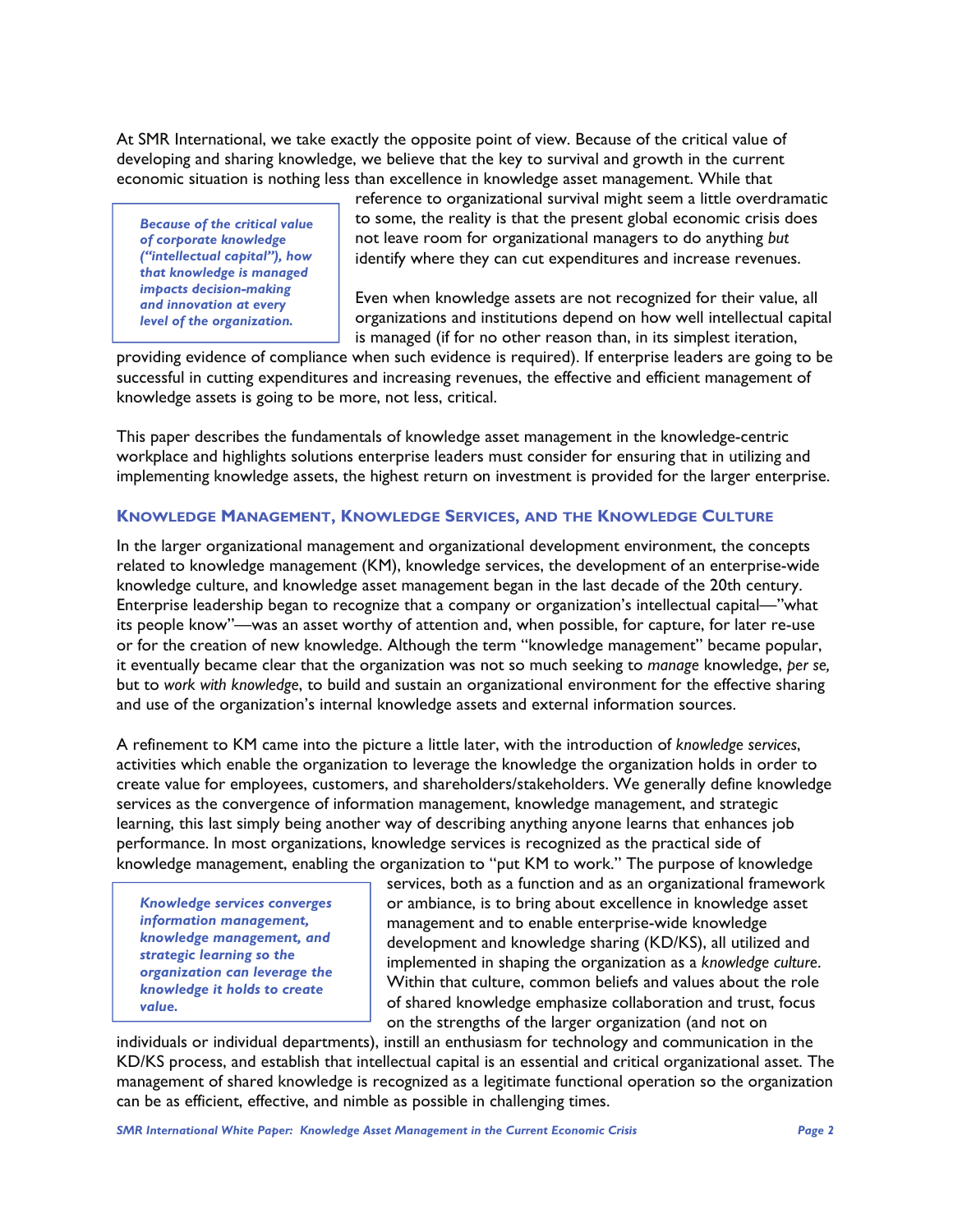# **THINKING ABOUT KNOWLEDGE ASSETS AND KNOWLEDGE ASSET MANAGEMENT**

A knowledge asset is defined as any collected information or knowledge held by the larger enterprise and used by anyone affiliated with the organization to help the organization achieve its goals. Often thought of as *organized content to get something done*, we might also think of a knowledge asset as anything within our organization we are able to refer to as we make decisions, attempt to accelerate innovation, or conduct research.

The information, knowledge, or strategic learning content of knowledge assets can be explicit and/or tacit (or occasionally cultural). It is related to but distinct from tangible assets, monetary assets, and the traditional accounting concepts applied to intangible assets. Examples of knowledge assets include any collection of knowledge of value to the organization, including documents, databases (externally leased or purchased or created internally), reports, research materials, taxonomies, glossaries of terms as applied in particular environments, and similar collections of captured information. Additionally, knowledge assets include individuals and groups of individuals, networks, project teams, communities of practice, and links to these groups and the materials and comments about experiences they create as they work together, captured in the context of that shared work experience.

Having sprung from the financial accounting approach to asset management and—in combination with some of the elements from that discipline as well as from KM and systems thinking—knowledge asset management has evolved into a systematic discipline in which information and knowledge professionals evaluate, maintain, upgrade when necessary, and advise about the use of knowledge assets in pursuit of organizational goals. Naturally, coming from that background, knowledge asset management emphasizes sound business practices. Such focus points as financial management, HR, service delivery,

*Knowledge asset management—like the management of any corporate asset—is based on sound business practices and links to every department and functional unit in the organization.* 

*The development of viable and reasonable knowledge asset management principles is not limited to any one area of responsibility.* 

project management, measurement and metrics, and collaboration all come into play as the organization or company moves into acknowledging and establishing a specific framework for knowledge asset management.

As an operational function, knowledge asset management attaches to the activities of a wide variety of operational units. These include any of the organization's departments that identify, capture, retain, and make available information, knowledge, or strategic learning content that enables its re-use or the development of new knowledge. Typically, the departments or sections that perform these tasks include the company's information center (if there is one) or some other operational function with responsibility for managing and ensuring the delivery of internal and external literature relating to the company's work.

Other functional units with knowledge services responsibility include the company's records and information management (RIM) unit, its information technology (IT) section, the strategic learning unit (often including training and/or professional and career development materials and programs), the functional unit responsible for managing corporate archives, and, in organizations focused on research and the dissemination of research results, the section responsible for publications management. Falling into one or another of these functions (usually RIM) is knowledge asset management for a variety of other operational functions such as communications and public relations, legal, executive services, HR, financial services, and the many other business activities found in the modern, well-managed organization.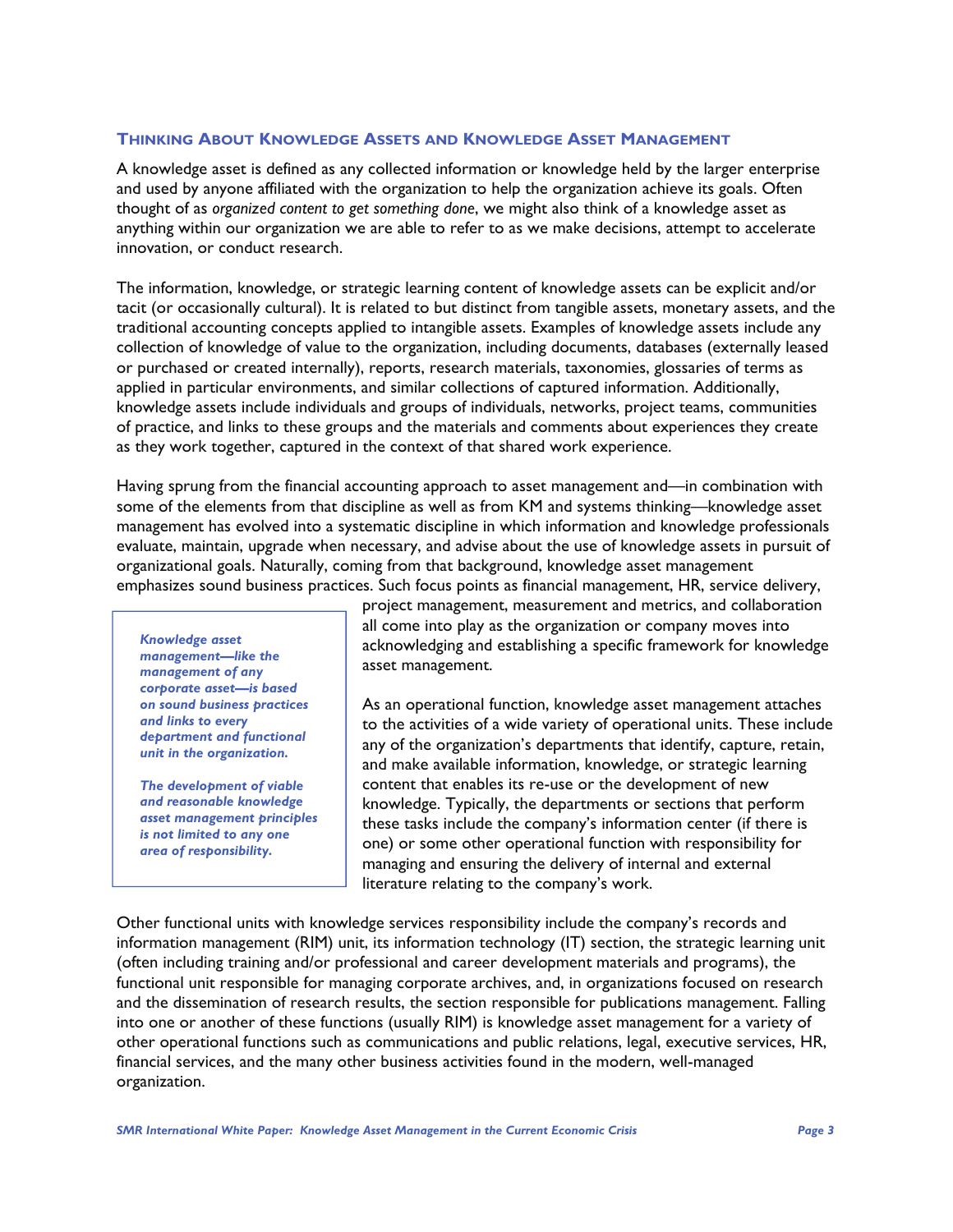In the current economic situation, achieving excellence in knowledge asset management is essential for employees to perform effectively and efficiently. Getting to that goal, though, will require enterprise leaders to evaluate current approaches to knowledge asset management and, where necessary, to take steps to improve the management of the organization's intellectual capital. How a company or enterprise manages knowledge assets has significant operational impact, particularly in terms of labor (for example, the time employees spend looking for information they require for their work) and financial investment (the costs for developing or acquiring the knowledge application that will contain the required information or knowledge base).

#### *Enterprise-Wide Knowledge Strategy*

*Matches the company's business strategy and focuses on:* 

- *knowledge development*
- *knowledge content*
- *knowledge sharing*

A first step recognizes that today's well-managed organization is by definition *knowledge-centric.* It is through knowledge development and knowledge sharing that the company is able to successfully achieve its business purpose. Whether the organization exists to provide a service to an identified population or to develop and manufacture a product marketed and sold for a profit, that organization's business purpose is dependent on how well information and knowledge are managed and shared among all employees and others affiliated with the company.

Thus every company has by default a knowledge strategy, even if it is unacknowledged and simply built-in as part of the larger organizational business strategy. Ideally the company's knowledge strategy links to the larger organizational purpose and includes attention to the role and value of knowledge content*,* as well as emphasizing the enterprise-wide sharing of knowledge through collaboration. All of these knowledge strategy elements build on the recognition that the organization's intellectual capital is one of its most valuable assets and that the management of those assets contributes to organizational success.

#### **WHY FOCUS ON KNOWLEDGE ASSET MANAGEMENT?**

The viability of knowledge asset management is quickly established: economic accountability, service delivery, and value all come together to support a robust knowledge asset management initiative. As mentioned earlier and with particular resonance in the current economic crisis, there is now no room in organizational budgets for any process or activity that does not provide direct and verifiable return on investment. Determining ROI for the development, acquisition, and maintenance of knowledge assets is simply required in today's management picture, and there is no choice for information professionals with responsibility for the management and delivery of knowledge services but to do so.

Service delivery, too, must be structured to match financial circumstances. Fortunately, for most people who need to "look something up" (as we sometimes describe how people use knowledge assets), it is no longer necessarily essential that another person—colleague or information professional—be brought into the process. For much of the information, knowledge, and strategic learning content required by workers, processes have been developed and total dependence on the interventions of others in fact-finding, researching legacy documents, and similar information-gathering activities are past. Contributing to this welcome scenario is technology, since today's technology offers vast opportunities for self-service and locating what the worker concludes is "good enough." Nevertheless, there are plenty of situations requiring intervention, and the role of the information professional continues to be naturally required in many situations, either for further guidance in refining the search or in seeking advice and consultation about the quality of the search results.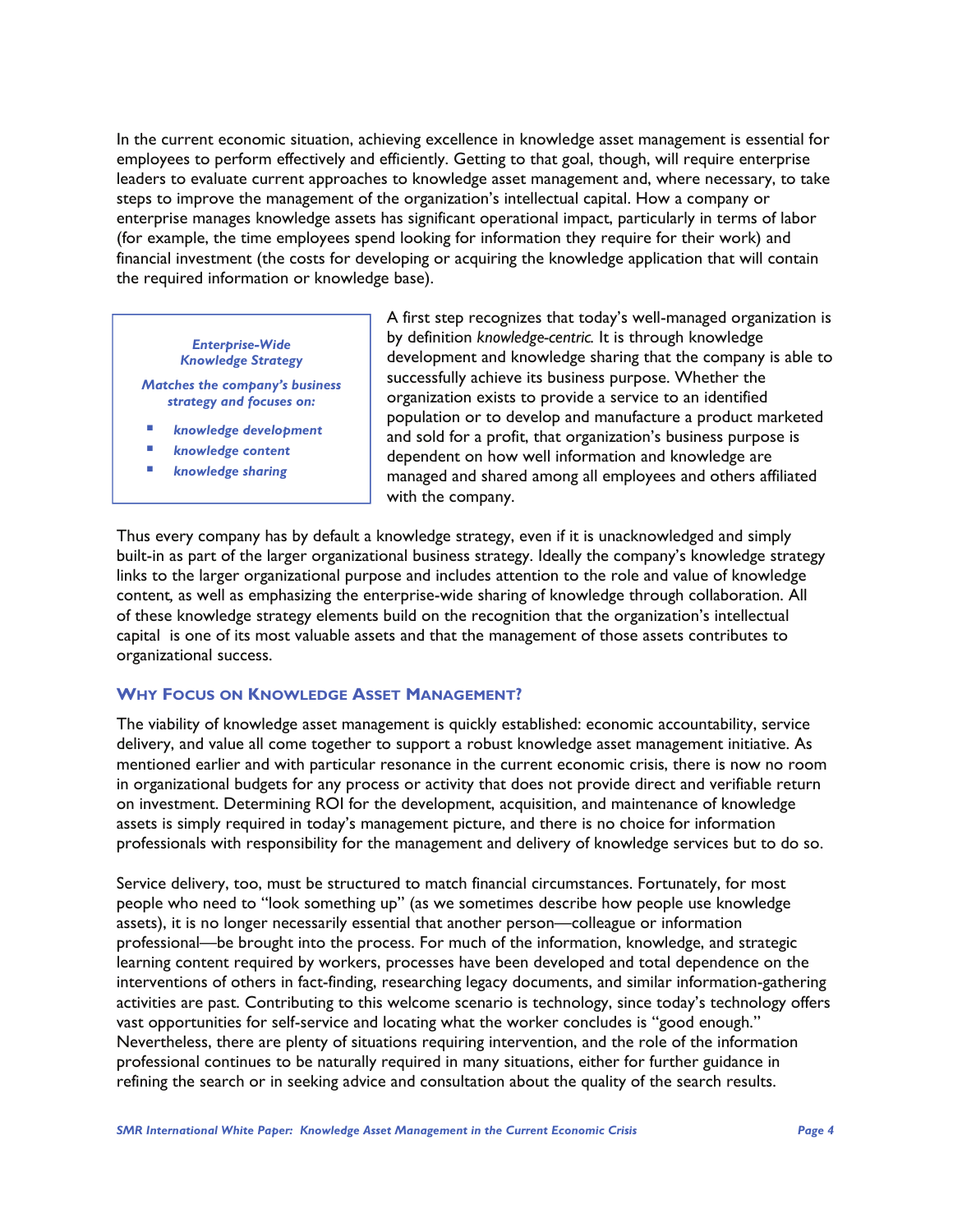Connected to this new thinking about service delivery is considerable deliberation about the consolidation of related functions and functional units, with some organizational managers reviewing the contributions of each of the units that provides some information- or knowledge-focused services. From the larger organizational perspective, it is not unlikely that there will be opportunities for merging the operations of some of these units, with, for example, records and information management (RIM) combining with the organization's information center, or certain IT activities merging with some content-focused units (HR management systems with, say, a company's training and development unit). Such combinations can be expected to proliferate dramatically in the near future, and fortunately technology solutions are available, requiring only that the managers in these areas recognize the advantages of cross-functional KD/KS and its implementation into the workplace areas for which they have management and service delivery responsibility.

In creating value from knowledge assets, knowledge services managers will now give their attention to providing service delivery and operational support for what they have clearly established as required and specific to the support and growth of the larger enterprise. Certainly such delineation has always been the theoretical management focus, but also included in good management has been the requirement to seek innovation and "take chances" on unproven ideas and products. The respect for and pursuit of innovation is necessarily going to continue (indeed, one of the results of well-managed knowledge services is accelerated innovation, a condition of success in many industries), but movement in this direction will now be subject to question and call for very serious justification before being approved for planning. And as for "nice to do" but nonessential activities, these are going to be severely restrained, a state of affairs relating naturally to measurement and metrics and economic accountability as described above.

# **THE KNOWLEDGE ASSET MANAGEMENT PROCESS**

Knowledge asset management begins with the recognition that knowledge assets are in place, even if these assets are not clearly identified or ideally categorized. The next step, focusing on enterprise

*Knowledge Asset Management (The Basics)* 

- *Knowledge Services Audit*
- *Strategic Planning*
- *Change Management*

leadership's responsibility to reduce costs and generate income, is to conduct a knowledge services audit. That activity will lead to planning an enhanced knowledge strategy for the larger enterprise, directing the organization toward the development and continuation of a sustained knowledge culture. Built into the process is a final step, the move toward implementing the new knowledge strategy and, when required, undertaking the restructuring process and establishing change management and change implementation procedures.

The *knowledge services audit* is a systematic examination and evaluation of the explicit, tacit, or cultural knowledge assets in a company, organization, or enterprise. The audit investigates and analyzes the current knowledge culture and includes a diagnostic and predictive report about the organization's "knowledge health," establishing whether or not the organization's knowledge value potential is being maximized.

For most organizations, the well-executed knowledge services audit is actually a description of the company's intellectual infrastructure. When successful, the audit includes identifying and cataloging (and sometimes uncovering) existing knowledge assets, as well as specifying missing or underutilized components. Ideally, the audit focuses on both structured and unstructured content and gives attention to formal and informal communities of practice and other groups of knowledge workers whose work has drawn them together.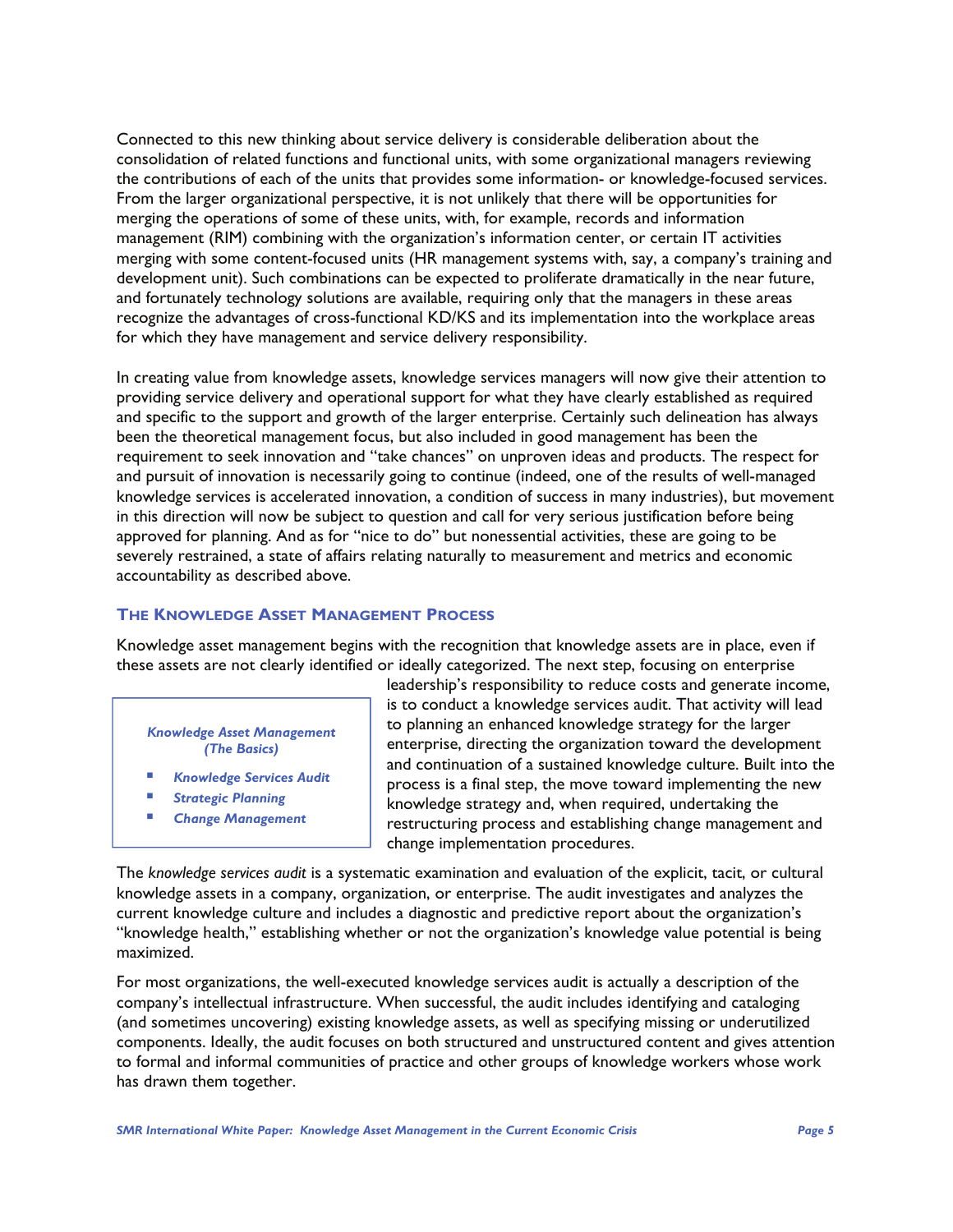To ensure an inclusive and enterprise-wide knowledge services audit, two types of knowledge are addressed in the audit:

- knowledge required by employees, knowledge workers, and other stakeholders for strengthening performance when organizational objectives are known, acknowledged, and pursued
- knowledge for helping innovative enterprise stakeholders define new objectives and the strategies to pursue them.

Once the audit is concluded, the knowledge asset management process moves forward with planning the *enterprise knowledge strategy* (or revising or enhancing a strategy already in place). Strategic planning is not a recent addition to the knowledge services management toolbox, and information professionals long ago became expert in adapting techniques applied in the larger management environment for knowledge services. At its most fundamental level—with respect to planning knowledge strategy for the larger enterprise—strategic planning for knowledge services focuses on content and the KD/KS process, a planning effort involving consultation, negotiation, and analysis which is then used to support strategic decision making.

#### *The Knowledge Asset Management Process*

*The knowledge services audit examines and evaluates knowledge assets.* 

*Using the recommendations of the knowledge services audit, strategic planning develops or enhances an enterprise-wide knowledge strategy.* 

*Change management ensures that the organizational knowledge strategy matches the organization's business strategy.* 

Thus the plan itself is not necessarily the primary objective in developing knowledge strategy, especially if the explicit requirements of the present economic situation are kept in mind (as they will be) and the planning focus does not veer away from mission-specific content and KD/KS . As with all strategic planning, the goal is to use collaboration and sharing techniques to enable colleagues to come together to focus on how the enterprise as a knowledge-centric organization can develop a knowledge culture (or strengthen an already existing knowledge culture). The goal is to identify and implement tools, techniques, and processes for ensuring that the organization is positioned to take best advantage of its knowledge assets for the benefit of the larger enterprise. The strength of the process is that strategic planning brings together the best planning minds in the organization, detailing them to focus on the future and how the enterprise can be expected—using its knowledge assets—to function in that future.

Finally, the effort moves into change management, again a recognized methodology in the larger management community and one regularly appropriated in the management of knowledge services. Having developed an audit "package" listing collections and repositories or storehouses of the organization's information and knowledge content (and in as much detail as the perimeters of the audit permit), and with the recommendations of the knowledge strategy plan in hand, the recommendations can be implemented. Responsibility for this activity is usually assigned to a senior-level information professional—a knowledge services director, perhaps, or a CIO or CKO—who then puts together a knowledge strategy implementation team. Whether attempting to organize a full-scale enterprise-wide knowledge services restructuring or simply to focus on carefully chosen elements of a strategy already in place, the focus again will be on knowledge content and on establishing the highest levels of service delivery through an organizational and boundaryless KD/KS process. With a thorough understanding of the overall organizational culture, and of how stakeholders are likely to react to the changes for a new or enhanced knowledge strategy, the team moves forward to manage and implement a change framework that best serves the needs of the organization and matches its business goals.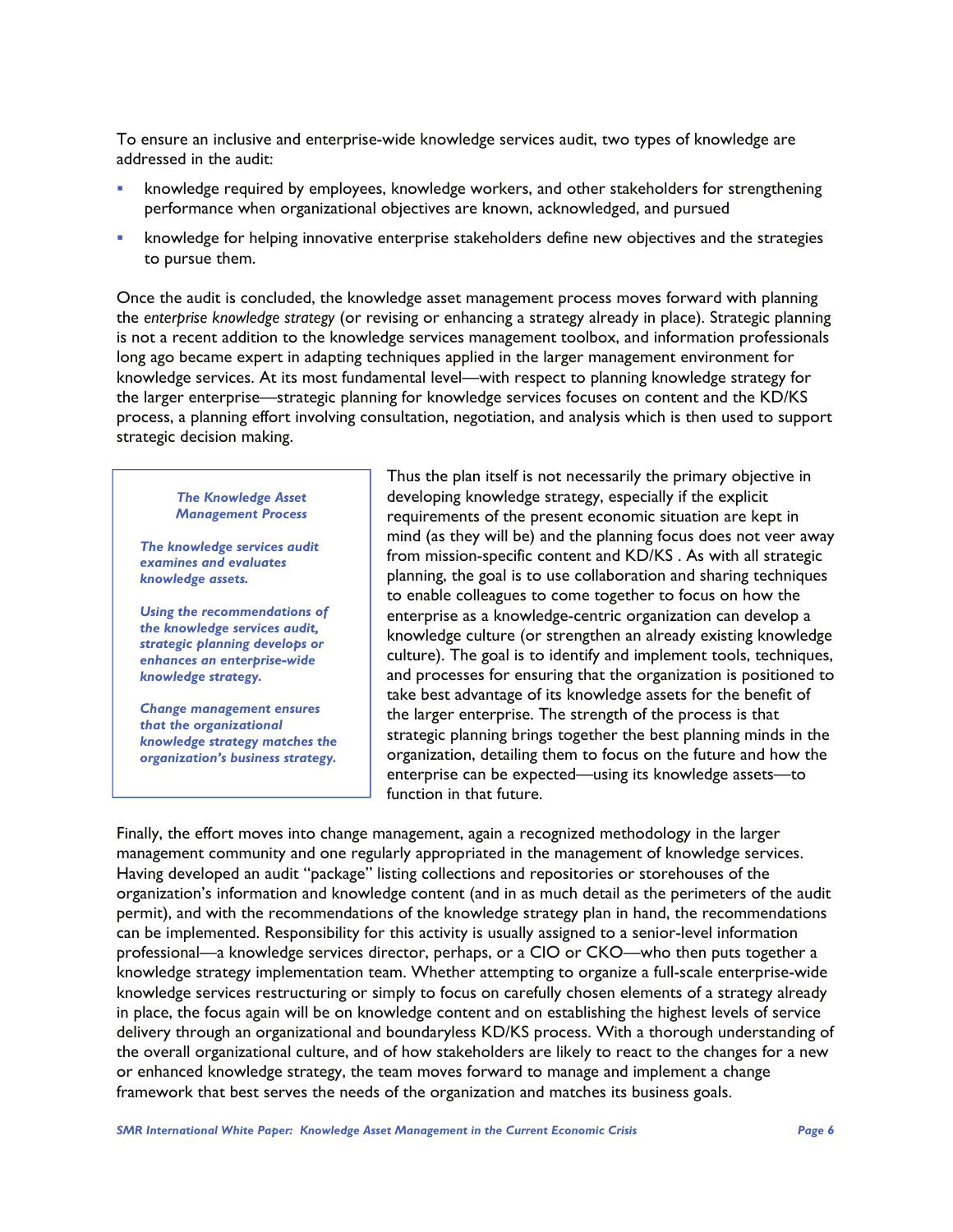## **THE IT CONNECTION**

In a workplace structured as a knowledge culture, all parties seek to strengthen the relationship between technology and knowledge, with particular emphasis on KD/KS in the workplace. Extremely sophisticated tools are now available for capturing, storing, and retrieving rich content that—when retrieved by knowledge workers—is processed into knowledge. Indeed, technology not only provides the "pipeline" for the conveying the content back and forth. Now with the development of social networking technology and tools for value network analysis, real-time KD/KS is not only possible but,

*In the enterprise-wide knowledge culture, all parties want to strengthen the relationship between technology and knowledge. Enterprise content management is structured on an established level of trust and collaboration between IT and content experts. Attention to the enterprise-wide benefits of collaboration is now assumed and in some organizations mandated for organizational success..*

in many situations, is being established as a requirement of the workplace. Examples abound (with the much-discussed offshoring of support staff by large corporations being the best known), and in almost every knowledge worker's daily interactions and in almost every industry, similar behavior taking advantage of the company's KD/KS process takes place.

Thus the essential role of IT and the development of information management as one of the three components of knowledge services is no surprise. In most organizations, it seems, management is now beginning to observe a welcome blurring of responsibility with respect to technology and knowledge, radically altering the separations so prevalent in the earlier days of electronic content capture and dissemination. In that not-very-distant past, the "pipeline-vs.-content" distinction

was accepted as the convention, with the people who managed information technology expected to have little or no interest in content management, service delivery, and least of all, in providing advice or interpretation with respect to the user's needs and particular usage requirements.

That picture is drastically changed now, and the IT professional is as likely to be referred to as an "information professional" or "content specialist" as other experts claiming those job titles. In the modern workplace, it is not unusual to find the information specialist or enterprise content manager and his or her staff as part of the functional unit labeled "Information Services," and reporting to the Chief Information Officer (CIO). Likewise, in other businesses "Knowledge Services" will fall under the aegis of the Chief Knowledge Officer (CKO) or a Knowledge Services Director, with this functional unit shown on the company's organization chart with responsibility not only for the management and delivery of knowledge services, but with organizational IT responsibility as well. Further demonstrating the merging of this formerly discreet service delivery configuration, much of today's combined IT and knowledge services function is structured around identifying structures and management frameworks that enable the focus on content and KD/KS. The recent growth in corporate acceptance of Softwareas-a-service (SaaS), for example, is a sure sign that when a company can outsource some of its technology responsibilities, benefits accrue. Indeed, by making use of such innovative management methodologies as SaaS, the organization's knowledge services staff and selected members of the IT staff are then positioned to direct their attention to responding to internal service delivery needs relating to the company's larger business strategy.

Connecting to these higher-level benefits is an attention to more formal collaboration, now mandated in some organizations. Obviously the development of—and acceptance in using—social networking tools has contributed greatly to the success of management's collaborative goals, and these links between IT professionals and other knowledge-focused staff are resulting in "location-neutral" workplaces for many teams and communities of practice. These can be expected to continue and increase in number, resulting in benefits for knowledge workers and for the larger enterprise as well.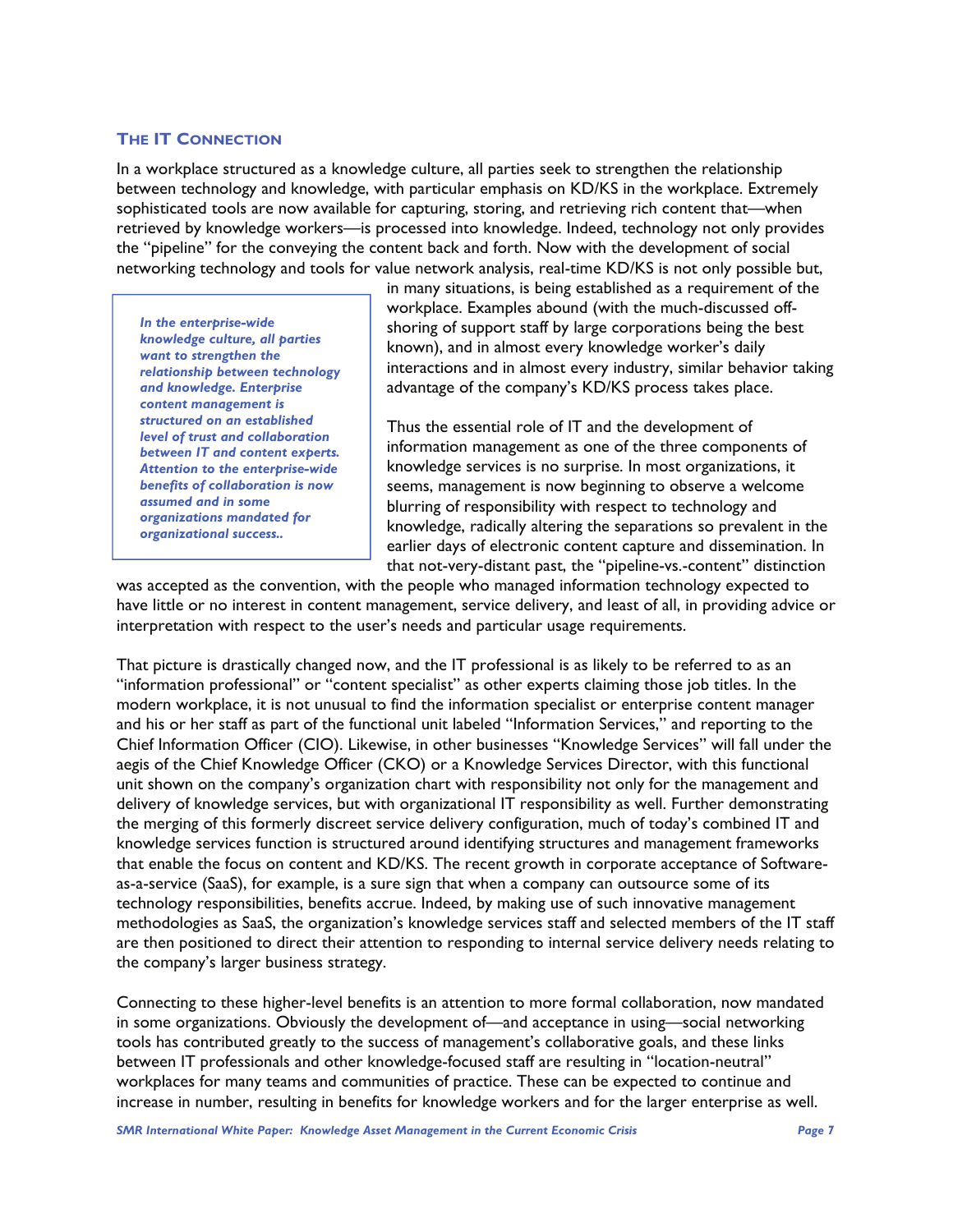### **THE INFORMATION/KNOWLEDGE PROFESSIONAL IN KNOWLEDGE ASSET MANAGEMENT**

This new arrangement for the delivery of knowledge services is overseen by information professionals employed to manage the function and expected to be knowledge thought leaders for the organization. As such, they are the ideal employees to engage in knowledge asset management. They know that it is their responsibility to match the management and delivery of knowledge services to the strategic goals of the organization and they understand that they are expected to assess service delivery and knowledge assets in order to ensure a successful match, a task they undertake on an on-going basis.

Today's information professionals also recognize that it is part of their job to guarantee that the knowledge services function is relevant and that their information management, knowledge management, and strategic learning responsibilities connect service delivery to the organizational

#### *The Information/Knowledge Professional as Knowledge Catalyst*

*Knowledge services is knowledge catalysis. Once knowledge has been developed, value is created through KD/KS, as those who have or develop knowledge share it with others and generate opportunities for tangible results.*

mission. As knowledge thought leaders for their organizations, they understand their role to be that of knowledge catalyst, embracing the now-accepted characterization of knowledge services as knowledge catalysis. As one specialist in the field explains it, with knowledge services, the process to identify, manage, and utilize the organization's intellectual infrastructure—its knowledge resources—enables the creation of knowledge value through KD/KS. It is a process that allows the information professional to find and leverage otherwise inert opportunities to produce wholly new products and services, connecting the strategic role of knowledge services to its effectiveness in supporting mission-critical activities.

At the same time, in understanding and incorporating knowledge asset management into their work, information professionals are required to adopt an enterprise-wide perspective. While some of their effort (probably minimal in today's workplace) will give attention to acquiring and processing materials, that former emphasis is being primarily replaced by the role of the information professional as a manager of knowledge assets. Working with the knowledge services staff, these knowledge professionals have access to a broad-based array of knowledge assets supporting a wide variety of workplace endeavors. One knowledge services manager characterizes this work as "taking ownership" of institutional or enterprise knowledge, to enable the provision of access to information, knowledge, and strategic learning across the organization. In this view, instead of asking knowledge workers in different departments to share the knowledge they develop or acquire, knowledge services staff manages organizational information and knowledge so that it is *inherently* shared with those who need to have access to it. Thus, as the information, knowledge, and strategic learning management framework comes to include integrated contact databases, organizational records, commercial databases, and other knowledge assets, the much anticipated organizational *knowledge nexus* falls into place, with holdings that provide a rich picture of both what an organization knows today and what organizational staff need to learn for the future. With these robust knowledge assets managed by information and knowledge services professionals who understand the role of intellectual capital in organizational success, the larger enterprise ultimately survives and thrives.